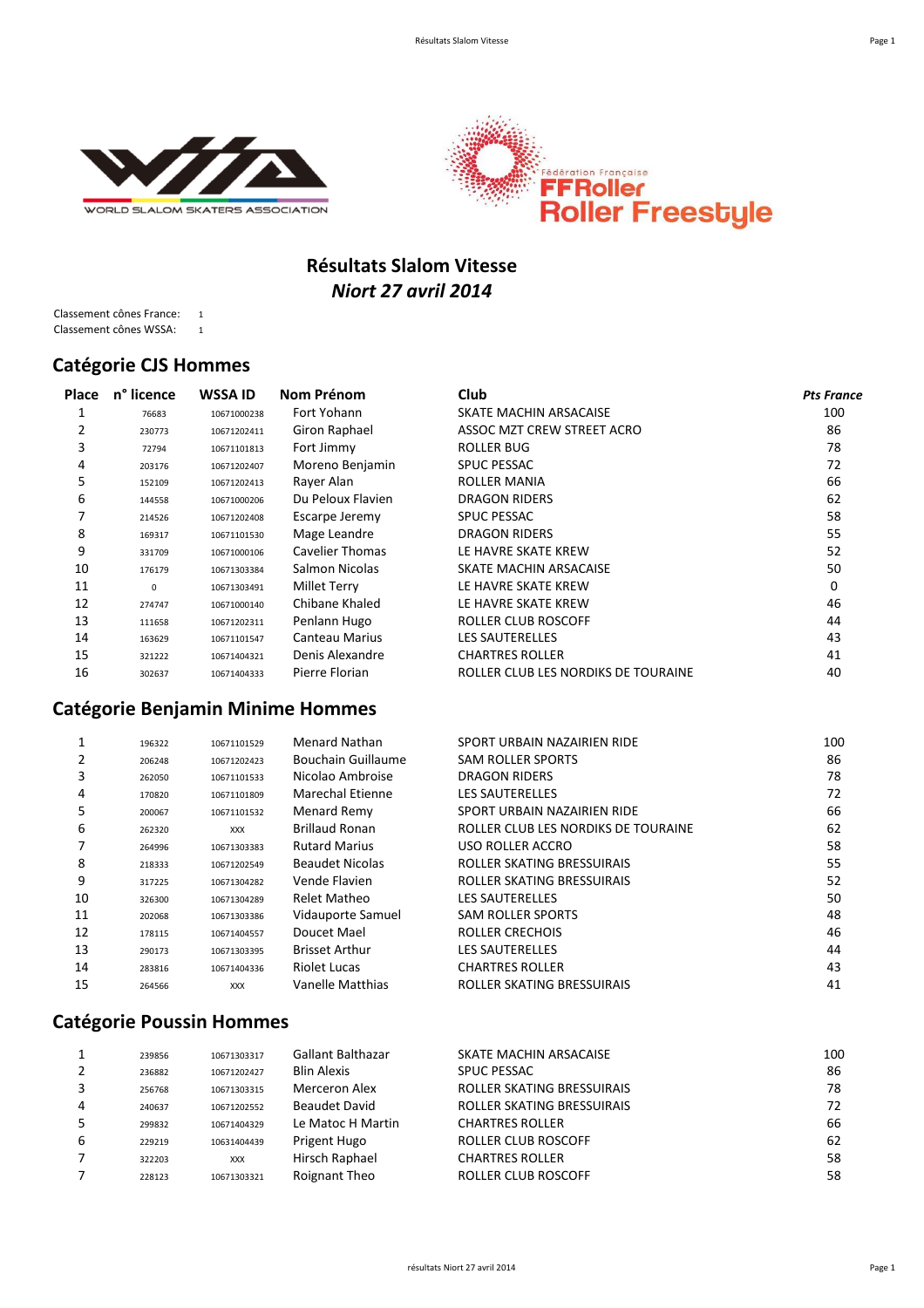# **Catégorie CJS Femmes**

|   | 181483 | 20671000891 | Derisbourg Tiffany     | ROLLER BUG                          | 100 |
|---|--------|-------------|------------------------|-------------------------------------|-----|
|   | 98612  | 20671303326 | Autin Bettina          | LES SAUTERELLES                     | 86  |
|   | 169311 | 20671101567 | <b>Billard Jessica</b> | DRAGON RIDERS                       | 78  |
|   | 176394 | 20671101878 | Arbona Chloe           | <b>ROLLER MANIA</b>                 | 72  |
|   | 259423 | 20671202327 | Pham Van Hue Salome    | <b>DRAGON RIDERS</b>                | 66  |
| b | 215071 | 20671101572 | Stephan Flora          | ROLLER CLUB ROSCOFF                 | 62  |
|   | 320662 | 20671404575 | Gauteron Audrey        | ROLLER CLUB LES NORDIKS DE TOURAINE | 58  |

# **Catégorie Benjamin Minime Femmes**

|   | 208741 | 20671202381 | <b>Bouguet Alix</b>     | SKATE MACHIN ARSACAISE            | 100 |
|---|--------|-------------|-------------------------|-----------------------------------|-----|
|   | 160975 | 20671101535 | <b>Grall Justine</b>    | <b>ROLLER CLUB ROSCOFF</b>        | 86  |
|   | 161228 | 20671303418 | <b>Claris Charlotte</b> | <b>SAM ROLLER SPORTS</b>          | 78  |
| 4 | 208946 | 20671102172 | Crenn Chloe             | <b>ROLLER CLUB ROSCOFF</b>        | 72  |
|   | 176180 | 20671303433 | Salmon Clemence         | SKATE MACHIN ARSACAISE            | 66  |
| 6 | 264730 | 20671101563 | Bersoult Julie          | <b>LES SAUTERELLES</b>            | 62  |
|   | 196315 | 20671202337 | Paugam Anna             | ROLLER CLUB ROSCOFF               | 58  |
| 8 | 261164 | <b>XXX</b>  | Martineau Lucille       | <b>ROLLER SKATING BRESSUIRAIS</b> | 55  |